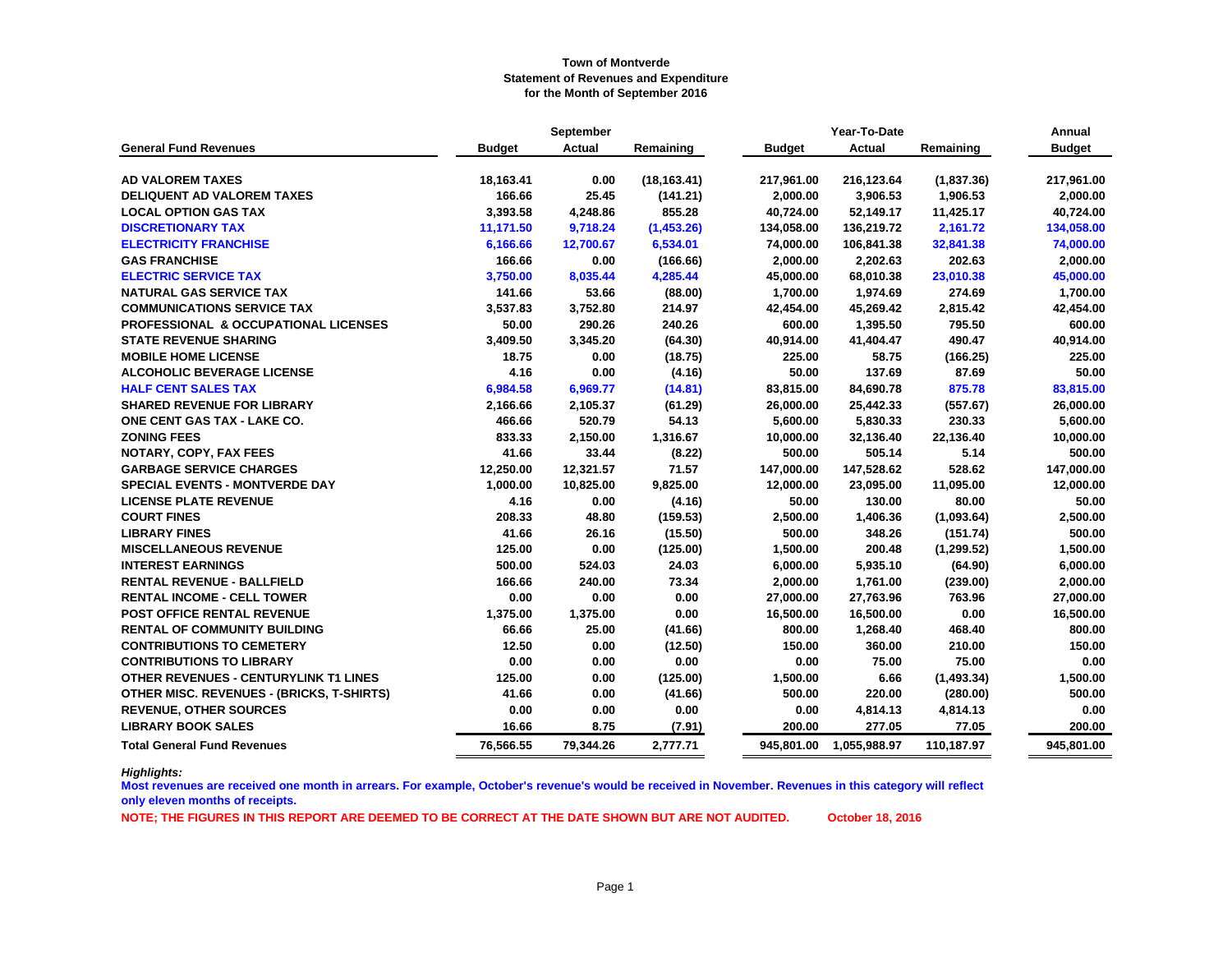|                                                 |               | September |            |               | Year-To-Date  |              | Annual        |
|-------------------------------------------------|---------------|-----------|------------|---------------|---------------|--------------|---------------|
| <b>General Fund Expenditure by Department</b>   | <b>Budget</b> | Actual    | Remaining  | <b>Budget</b> | <b>Actual</b> | Remaining    | <b>Budget</b> |
| <b>Elections Section (510)</b>                  | 191.66        | 240.00    | (48.34)    | 2,300.00      | 0.00          | 2,300.00     | 2,300.00      |
| <b>Council Section (511)</b>                    | 2,144.99      | 2,750.00  | (605.01)   | 25,740.00     | 24,854.00     | 886.00       | 25,740.00     |
| Mayor's Department (512)                        | 1,485.41      | 1,200.00  | 285.41     | 17,825.00     | 19,573.86     | (1,748.86)   | 17,825.00     |
| <b>Financial and Administrative (513)</b>       | 16,010.89     | 7,340.32  | 8,670.57   | 197,539.00    | 152,477.18    | 45,061.82    | 197,539.00    |
| <b>Legal Section (514)</b>                      | 3,541.66      | 4,347.38  | (805.72)   | 42,500.00     | 22,552.94     | 19,947.06    | 42,500.00     |
| <b>COP Program Section (520)</b>                | 243.73        | (20.66)   | 264.39     | 2,925.00      | 64.39         | 2,860.61     | 2,925.00      |
| <b>Law Enforcement Section (521)</b>            | 1,135.82      | 2,100.33  | (964.51)   | 94,764.00     | 101,791.77    | (7,027.77)   | 94,764.00     |
| <b>Garbage Section (534)</b>                    | 10,017.41     | 10,386.00 | (368.59)   | 120,209.00    | 123,276.24    | (3,067.24)   | 120,209.00    |
| <b>Public Works Special Projects (539)</b>      | 1,162.49      | 1,139.37  | 23.12      | 13,950.00     | 12,988.63     | 961.37       | 13,950.00     |
| <b>Roads Department (541)</b>                   | 13,633.96     | 8,417.14  | 5,216.82   | 170,561.00    | 99,880.33     | 70,680.67    | 170,561.00    |
| <b>Special Events Section (559)</b>             | 1,500.00      | 796.98    | 703.02     | 18,000.00     | 26,446.40     | (8,446.40)   | 18,000.00     |
| <b>Cemetery Section (569)</b>                   | 83.33         | 0.00      | 83.33      | 1,000.00      | 28.89         | 971.11       | 1,000.00      |
| <b>Library Section (571)</b>                    | 7,594.20      | 10,071.84 | (2,477.64) | 95,766.00     | 110,299.26    | (14, 533.26) | 95,766.00     |
| <b>Parks Department (572)</b>                   | 5,798.13      | 13,230.10 | (7,431.97) | 59,670.00     | 45,368.00     | 14,302.00    | 59,670.00     |
| Transfer to Fire Fund (599)                     | 4,984.67      | 4,984.67  | 0.00       | 59,816.00     | 59,816.00     | 0.00         | 59,816.00     |
| <b>TOTAL GENERAL FUND EXPENDITURE</b>           | 69,528.35     | 66,983.47 | 2,544.88   | 922,565.00    | 799,417.89    | 123,147.11   | 922,565.00    |
| <b>Current Increase (Decrease) to Reserves:</b> |               | 12,360.79 |            |               | 256,571.08    |              |               |

# **GENERAL FUND RESERVES**

|                                                |               | September |           |               | Year-To-Date |             | Annual        |
|------------------------------------------------|---------------|-----------|-----------|---------------|--------------|-------------|---------------|
| Reserves (599)                                 | <b>Budget</b> | Actual    | Remaining | <b>Budget</b> | Actual       | Remaining   | <b>Budget</b> |
|                                                |               |           |           |               |              |             |               |
| <b>RESERVE FOR COP</b>                         |               |           |           | 1.000.00      | 0.00         | 1.000.00    | 1.000.00      |
| <b>RESERVE FOR TOWN HALL</b>                   |               |           |           | 195.000.00    | 0.00         | 195,000.00  | 195,000.00    |
| <b>RESERVE FOR FIRE DEPARTMENT</b>             |               |           |           | 290,000,00    | 0.00         | 290,000,00  | 290,000.00    |
| <b>RESERVE FOR CEMETERY</b>                    |               |           |           | 8.654.00      | 0.00         | 8.654.00    | 8.654.00      |
| <b>RESERVE FOR HISTORICAL ASSOCIATION</b>      |               |           |           | 2.525.00      | 0.00         | 2.525.00    | 2.525.00      |
| <b>RESERVE FOR LIBRARY</b>                     |               |           |           | 150.000.00    | 0.00         | 150,000,00  | 150,000.00    |
| <b>RESERVE FOR PARKS</b>                       |               |           |           | 150,000,00    | 0.00         | 150.000.00  | 150,000.00    |
| <b>RESERVE FOR ROADS</b>                       |               |           |           | 240.000.00    | 0.00         | 240,000,00  | 240,000.00    |
| <b>RESERVE FOR OPERATIONS</b>                  |               |           |           | 227.00        | 0.00         | 227.00      | 13.227.00     |
| <b>RESERVES STETCHER PROPERTY - WATER FUND</b> |               |           |           | 235,000,00    | 0.00         | 235,000.00  | 235,000.00    |
| <b>Total Reserves</b>                          |               |           |           | 1.272.406.00  | 0.00         | .272.406.00 | 1,285,406.00  |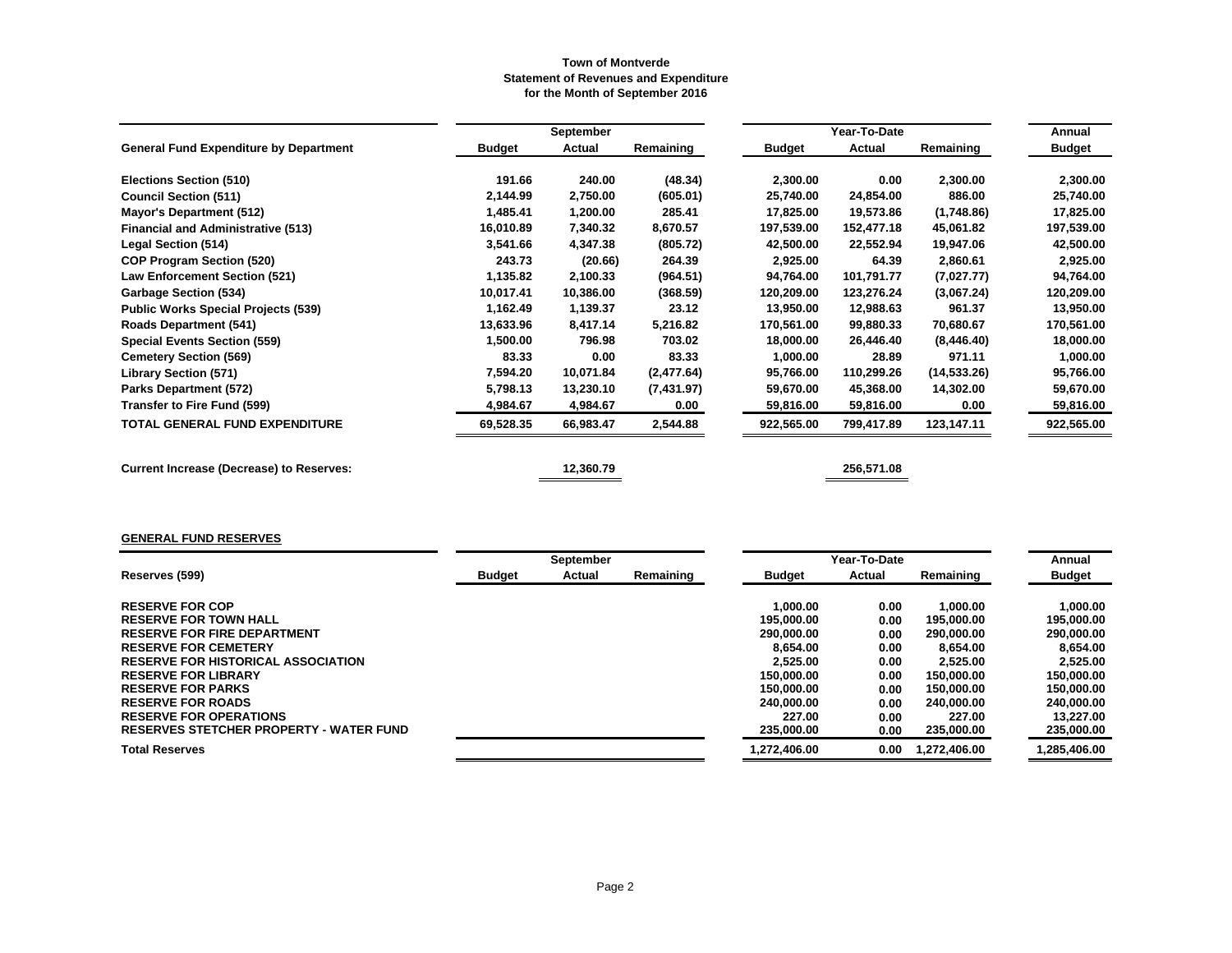# **BANK BALANCES**

|                                                 |              | September    |              |              | Year-To-Date |               |
|-------------------------------------------------|--------------|--------------|--------------|--------------|--------------|---------------|
| <b>BANK BALANCES - Per Balance Sheet</b>        | Opening      | Debit/Credit | Closing      | Opening      | Debit/Credit | Closing       |
| <b>Operating Account</b>                        | 20.737.64    | 6.505.68     | 27.243.32    | 83.875.26    | (56, 631.94) | 27,243.32     |
| <b>Money Market account</b>                     | 1,323,701.55 | 29.432.92    | 1.353.134.47 | 1.033.473.69 | 319,660.78   | 353,134.47. [ |
| <b>Deposit Account - Water Account Deposits</b> | 63.877.41    | 4.411.60     | 68,289.01    | 59,528.41    | 8.760.60     | 68,289.01     |
| <b>Library Account</b>                          | 1.995.50     | (20.00)      | 1.975.50     | 2.215.50     | (240.00)     | 1,975.50      |
| <b>Investment Account</b>                       | 275.460.65   | l.104.04     | 276.564.69   | 276.564.69   | 0.00         | 276.564.69    |

#### **EXPENDITURE BREAKDOWN BY DEPARTMENT**

|                                                     |               | September |           |               | Year-To-Date |             | Annual        |
|-----------------------------------------------------|---------------|-----------|-----------|---------------|--------------|-------------|---------------|
| <b>Elections Section (510)</b>                      | <b>Budget</b> | Actual    | Remaining | <b>Budget</b> | Actual       | Remaining   | <b>Budget</b> |
| <b>OPERATING EXPENDITURE</b>                        | 191.66        | 240.00    | (48.34)   | 2,300.00      | 0.00         | 2,300.00    | 2,300.00      |
| <b>Total Elections Section Expenditure</b>          | 191.66        | 240.00    | (48.34)   | 2,300.00      | 0.00         | 2,300.00    | 2,300.00      |
|                                                     |               | September |           |               | Year-To-Date |             | Annual        |
| <b>Council Section (511)</b>                        | <b>Budget</b> | Actual    | Remaining | <b>Budget</b> | Actual       | Remaining   | <b>Budget</b> |
| <b>CONTRACTURAL SERVICES (Council Stipends)</b>     | 2,050.00      | 2,050.00  | 0.00      | 24,600.00     | 23,800.00    | 800.00      | 24,600.00     |
| <b>TRAVEL</b>                                       | 8.33          | 0.00      | 8.33      | 100.00        | 0.00         | 100.00      | 100.00        |
| <b>PRINTING AND COPYING</b>                         | 16.66         | 0.00      | 16.66     | 200.00        | 169.00       | 31.00       | 200.00        |
| SUBSCRIPTIONS, MEMBERSHIP AND TRAINING              | 70.00         | 700.00    | (630.00)  | 840.00        | 885.00       | (45.00)     | 840.00        |
| <b>Total Council Department Expenditure</b>         | 2,144.99      | 2,750.00  | (605.01)  | 25,740.00     | 24,854.00    | 886.00      | 25,740.00     |
|                                                     |               | September |           |               | Year-To-Date |             | Annual        |
| Mayor's Department (512)                            | <b>Budget</b> | Actual    | Remaining | <b>Budget</b> | Actual       | Remaining   | <b>Budget</b> |
| <b>CONTRACTURAL SERVICES (Mayor's Stipend)</b>      | 1,200.00      | 1,200.00  | 0.00      | 14,400.00     | 14,400.00    | 0.00        | 14,400.00     |
| <b>OTHER CURRENT CHARGES (Employee Recognition)</b> | 250.00        | 0.00      | 250.00    | 3,000.00      | 5,173.86     | (2, 173.86) | 3,000.00      |
| SUBSCRIPTIONS, MEMBERSHIPS AND TRAINING             | 35.41         | 0.00      | 35.41     | 425.00        | 0.00         | 425.00      | 425.00        |
| <b>Total Mayor's Department Expenditure</b>         | 1,485.41      | 1,200.00  | 285.41    | 17,825.00     | 19,573.86    | (1,748.86)  | 17,825.00     |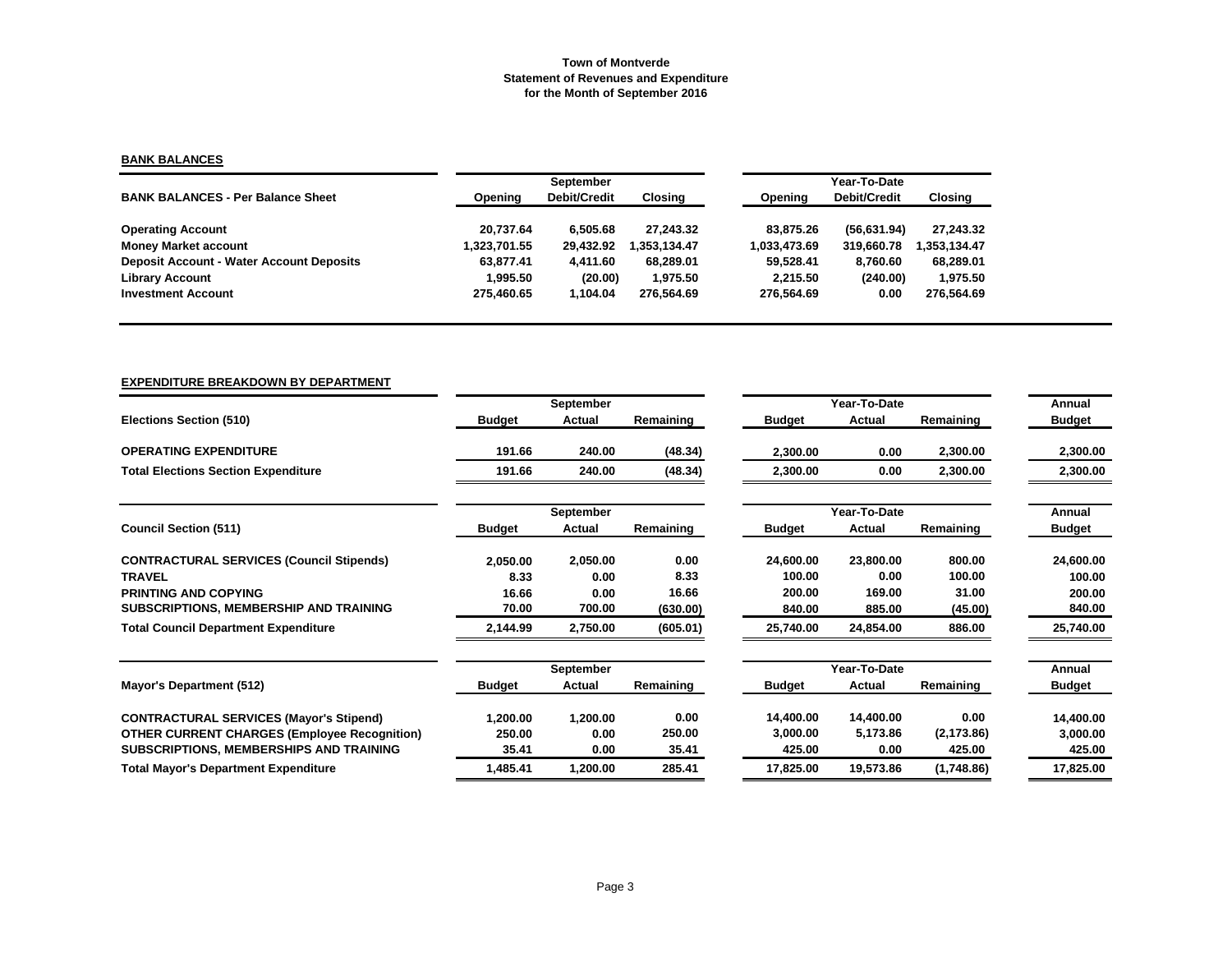|                                                            |               | September     |           |               | Year-To-Date |             | Annual        |
|------------------------------------------------------------|---------------|---------------|-----------|---------------|--------------|-------------|---------------|
| <b>Financial and Administrative Department (513)</b>       | <b>Budget</b> | <b>Actual</b> | Remaining | <b>Budget</b> | Actual       | Remaining   | <b>Budget</b> |
|                                                            |               |               |           |               |              |             |               |
| <b>REGULAR SALARIES &amp; WAGES</b>                        | 3.288.16      | 2,252.00      | 1.036.16  | 39,457.00     | 31,026.71    | 8,430.29    | 39.457.00     |
| <b>HEALTH INSURANCE</b>                                    | 564.75        | 571.24        | (6.49)    | 6,777.00      | 7,265.85     | (488.85)    | 6,777.00      |
| <b>RETIREMENT PLAN</b>                                     | 242.33        | 169.35        | 72.98     | 2,908.00      | 2,291.90     | 616.10      | 2,908.00      |
| <b>FICA MATCHING</b>                                       | 251.50        | 171.76        | 79.74     | 3,018.00      | 2,362.44     | 655.56      | 3,018.00      |
| <b>WORKERS COMPENSATION</b>                                | 12.50         | 0.00          | 12.50     | 150.00        | 206.00       | (56.00)     | 150.00        |
| <b>PROFESSIONAL SERVICES:</b><br><b>Mascotte</b>           |               |               |           |               |              |             |               |
| <b>Planning Consultant</b>                                 | 2,166.67      | 1,190.00      | 976.67    | 26,000.04     | 14,596.99    | 11,403.05   | 26,000.00     |
| <b>Engineering (non-project)</b>                           | 5,000.00      | 0.00          | 5,000.00  | 60,000.00     | 22,440.46    | 37,559.54   | 60,000.00     |
| <b>Background Check and Bank Fees</b>                      | 6.25          | 5.63          | 0.62      | 75.00         | 67.60        | 7.40        | 75.00         |
| <b>Municode Services</b>                                   | 83.33         | 0.00          | 83.33     | 999.96        | 6,218.83     | (5,218.87)  | 1,000.00      |
| <b>ACCOUNTING &amp; AUDITING</b>                           | 750.00        | 0.00          | 750.00    | 9,000.00      | 8,000.00     | 1,000.00    | 9,000.00      |
| <b>CONTRACTUAL SERVICES:</b>                               |               |               |           |               |              |             |               |
| <b>Consulting Fees</b>                                     | 300.00        | 1,100.00      | (800.00)  | 3,600.00      | 7,000.00     | (3,400.00)  | 3,600.00      |
| <b>Janitorial Services</b>                                 | 125.00        | 114.32        | 10.68     | 1,500.00      | 1,360.95     | 139.05      | 1,500.00      |
| <b>Internet Domain</b>                                     | 18.33         | 21.57         | (3.24)    | 220.00        | 278.69       | (58.69)     | 220.00        |
| <b>TRAVEL</b>                                              | 16.66         | 0.00          | 16.66     | 200.00        | 506.79       | (306.79)    | 200.00        |
| <b>TELEPHONE &amp; CABLE INTERNET SERVICE</b>              | 441.66        | 491.09        | (49.43)   | 5,300.00      | 5,883.83     | (583.83)    | 5,300.00      |
| <b>POSTAGE &amp; FREIGHT</b>                               | 239.16        | 0.00          | 239.16    | 2,870.00      | 2,892.67     | (22.67)     | 2,870.00      |
| <b>UTILITIES</b>                                           | 441.66        | 495.82        | (54.16)   | 5,300.00      | 4,786.51     | 513.49      | 5,300.00      |
| <b>RENTALS &amp; LEASES</b>                                | 179.16        | 195.12        | (15.96)   | 2,150.00      | 2,378.73     | (228.73)    | 2,150.00      |
| <b>INSURANCE</b>                                           | 30.46         | 0.00          | 30.46     | 5,774.00      | 5,408.48     | 365.52      | 5,774.00      |
| <b>REPAIR &amp; MAINTENANCE:</b>                           |               |               |           |               |              |             |               |
| <b>USTI Software Maintenance Contract</b>                  | 220.83        | 0.00          | 220.83    | 2,649.96      | 2,307.50     | 342.46      | 2,650.00      |
| <b>Pest Control/Termite Protection</b>                     | 47.50         | 0.00          | 47.50     | 570.00        | 538.12       | 31.88       | 570.00        |
| <b>Alarm System</b>                                        | 96.67         | 49.43         | 47.24     | 1,160.04      | 1,141.08     | 18.96       | 1,160.00      |
| <b>Fire Equipment Inspections</b>                          | 12.50         | 0.00          | 12.50     | 150.00        | 52.00        | 98.00       | 150.00        |
| <b>Computer Maintenance</b>                                | 83.33         | 0.00          | 83.33     | 999.96        | 1,345.00     | (345.04)    | 1,000.00      |
| <b>Repairs to Buildings</b>                                | 150.00        | 0.00          | 150.00    | 1,800.00      | 1,099.23     | 700.77      | 1,800.00      |
| <b>Renovation of Auditorium</b>                            | 416.67        | 0.00          | 416.67    | 5,000.04      | 6,591.03     | (1,590.99)  | 5,000.00      |
| <b>S.I.R.E Software Maintenance</b>                        | 0.00          | 0.00          | 0.00      | 0.00          | 1,130.20     | (1, 130.20) | 0.00          |
| <b>PRINTING &amp; COPYING</b>                              | 158.33        | 0.00          | 158.33    | 1,900.00      | 1,199.45     | 700.55      | 1,900.00      |
| <b>OTHER CHARGES - Town Hall Exp. &amp; Recording Fees</b> | 50.00         | 50.03         | (0.03)    | 600.00        | 4,097.07     | (3, 497.07) | 600.00        |
| <b>OFFICE SUPPLIES</b>                                     | 83.33         | 7.73          | 75.60     | 1,000.00      | 132.01       | 867.99      | 1,000.00      |
| <b>OPERATING SUPPLIES - Janitorial Supplies</b>            | 108.33        | 105.23        | 3.10      | 1,300.00      | 1,661.33     | (361.33)    | 1,300.00      |
| <b>SUBSCRIPTIONS, MEMBERSHIPS, &amp; TRAINING</b>          | 71.66         | 350.00        | (278.34)  | 860.00        | 2,271.18     | (1,411.18)  | 860.00        |
| <b>CAPITAL OUTLAY - Assisted Listening Device</b>          | 287.50        | 0.00          | 287.50    | 3,450.00      | 3,938.55     | (488.55)    | 3,450.00      |
| <b>GRANTS AND AIDS</b>                                     | 66.66         | 0.00          | 66.66     | 800.00        | 0.00         | 800.00      | 800.00        |
| <b>Total Financial &amp; Admin Expenditure</b>             | 16,010.89     | 7,340.32      | 8,670.57  | 197,539.00    | 152,477.18   | 45,061.82   | 197,539.00    |

*Highlights:*

**Fees incurred for Planning Consultant for review of permit applications, site plans, variances, etc are reimbursed to the Town by the applicant**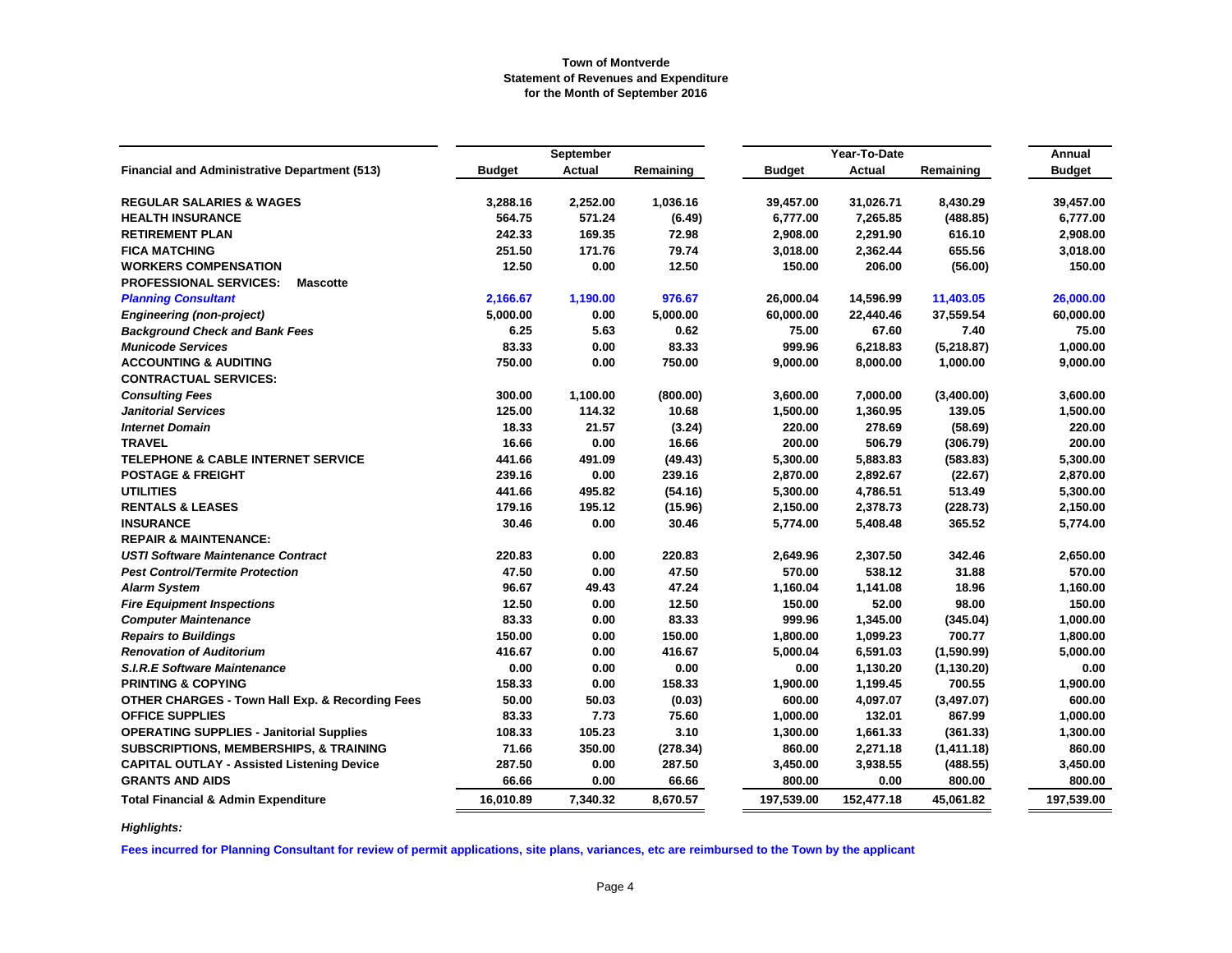|                                                        |               | September     |             |               | Year-To-Date |            | Annual        |
|--------------------------------------------------------|---------------|---------------|-------------|---------------|--------------|------------|---------------|
| <b>Legal Section (514)</b>                             | <b>Budget</b> | Actual        | Remaining   | <b>Budget</b> | Actual       | Remaining  | <b>Budget</b> |
| PROFESSIONAL SERVICES - Legal Councel                  | 3,250.00      | 2,742.00      | 508.00      | 39,000.00     | 18,678.31    | 20,321.69  | 39,000.00     |
| <b>LEGAL ADVERTS</b>                                   | 291.66        | 1,605.38      | (1, 313.72) | 3,500.00      | 3,874.63     | (374.63)   | 3,500.00      |
| <b>Total Legal Section Expenditure</b>                 | 3,541.66      | 4,347.38      | (805.72)    | 42,500.00     | 22,552.94    | 19,947.06  | 42,500.00     |
|                                                        |               | September     |             |               | Year-To-Date |            | Annual        |
| <b>COP Program Section (520)</b>                       | <b>Budget</b> | Actual        | Remaining   | <b>Budget</b> | Actual       | Remaining  | <b>Budget</b> |
| <b>TELEPHONE</b>                                       | 10.41         | (0.66)        | 11.07       | 125.00        | 2.20         | 122.80     | 125.00        |
| <b>REPAIR &amp; MAINTENANCE</b>                        | 166.66        | 0.00          | 166.66      | 2,000.00      | 0.00         | 2,000.00   | 2,000.00      |
| <b>FUEL</b>                                            | 66.66         | (20.00)       | 86.66       | 800.00        | 62.19        | 737.81     | 800.00        |
| <b>Total COP Program Expenditure</b>                   | 243.73        | (20.66)       | 264.39      | 2,925.00      | 64.39        | 2,860.61   | 2,925.00      |
|                                                        |               | September     |             |               | Year-To-Date |            | Annual        |
| <b>Law Enforcement Section (521)</b>                   | <b>Budget</b> | <b>Actual</b> | Remaining   | <b>Budget</b> | Actual       | Remaining  | <b>Budget</b> |
| LAKE COUNTY SHERIFF'S CONTRACT Paid Quarterly          | 0.00          | 0.00          | 0.00        | 81,134.00     | 81,133.11    | 0.89       | 81,134.00     |
| <b>FUNDS FOR EXTRA DETAILS</b>                         | 1,000.00      | 1,945.35      | (945.35)    | 12,000.00     | 18,817.09    | (6,817.09) | 12,000.00     |
| <b>TELEPHONE</b>                                       | 88.33         | 87.62         | 0.71        | 1,060.00      | 1,070.00     | (10.00)    | 1,060.00      |
| UTILITIES - Electricity                                | 30.83         | 55.36         | (24.53)     | 370.00        | 482.44       | (112.44)   | 370.00        |
| REPAIR & MAINTENANCE - Pest, Off Supp & Fire Ex. Insp. | 16.66         | 12.00         | 4.66        | 200.00        | 289.13       | (89.13)    | 200.00        |
| <b>Total Law Enforcement Expenditure</b>               | 1,135.82      | 2,100.33      | (964.51)    | 94,764.00     | 101,791.77   | (7,027.77) | 94,764.00     |
|                                                        |               | September     |             |               | Year-To-Date |            | Annual        |
| <b>Garbage Section (534)</b>                           | <b>Budget</b> | Actual        | Remaining   | <b>Budget</b> | Actual       | Remaining  | <b>Budget</b> |
| <b>CONTRACTUAL SERVICES</b>                            | 10,017.41     | 10,386.00     | (368.59)    | 120,209.00    | 123,276.24   | (3,067.24) | 120,209.00    |
| <b>Total Garbage Section Expenditure</b>               | 10,017.41     | 10,386.00     | (368.59)    | 120,209.00    | 123,276.24   | (3,067.24) | 120,209.00    |
|                                                        |               |               |             |               |              |            |               |
| <b>Public Works General Projects (539)</b>             |               | September     |             |               | Year-To-Date |            | Annual        |
|                                                        | <b>Budget</b> | Actual        | Remaining   | <b>Budget</b> | Actual       | Remaining  | <b>Budget</b> |
| <b>REPAIRS AND MAINTENANCE</b>                         | 208.33        | 10.55         | 197.78      | 2,500.00      | 5,002.76     | (2,502.76) | 2,500.00      |
| <b>LAKE FLORENCE ELECTRICITY</b>                       | 750.00        | 744.52        | 5.48        | 9,000.00      | 6,319.06     | 2,680.94   | 9,000.00      |
| <b>ELECTRICITY AT PW BUILDING</b>                      | 41.66         | 55.36         | (13.70)     | 500.00        | 482.41       | 17.59      | 500.00        |
| <b>LANDSCAPING AT PW BUILDING</b>                      | 100.00        | 0.00          | 100.00      | 1,200.00      | 0.00         | 1,200.00   | 1,200.00      |
| <b>OPERATING SUPPLIES</b>                              | 62.50         | 328.94        | (266.44)    | 750.00        | 1,184.40     | (434.40)   | 750.00        |
| <b>Total Public Works General Projects</b>             | 1,162.49      | 1,139.37      | 23.12       | 13,950.00     | 12,988.63    | 961.37     | 13,950.00     |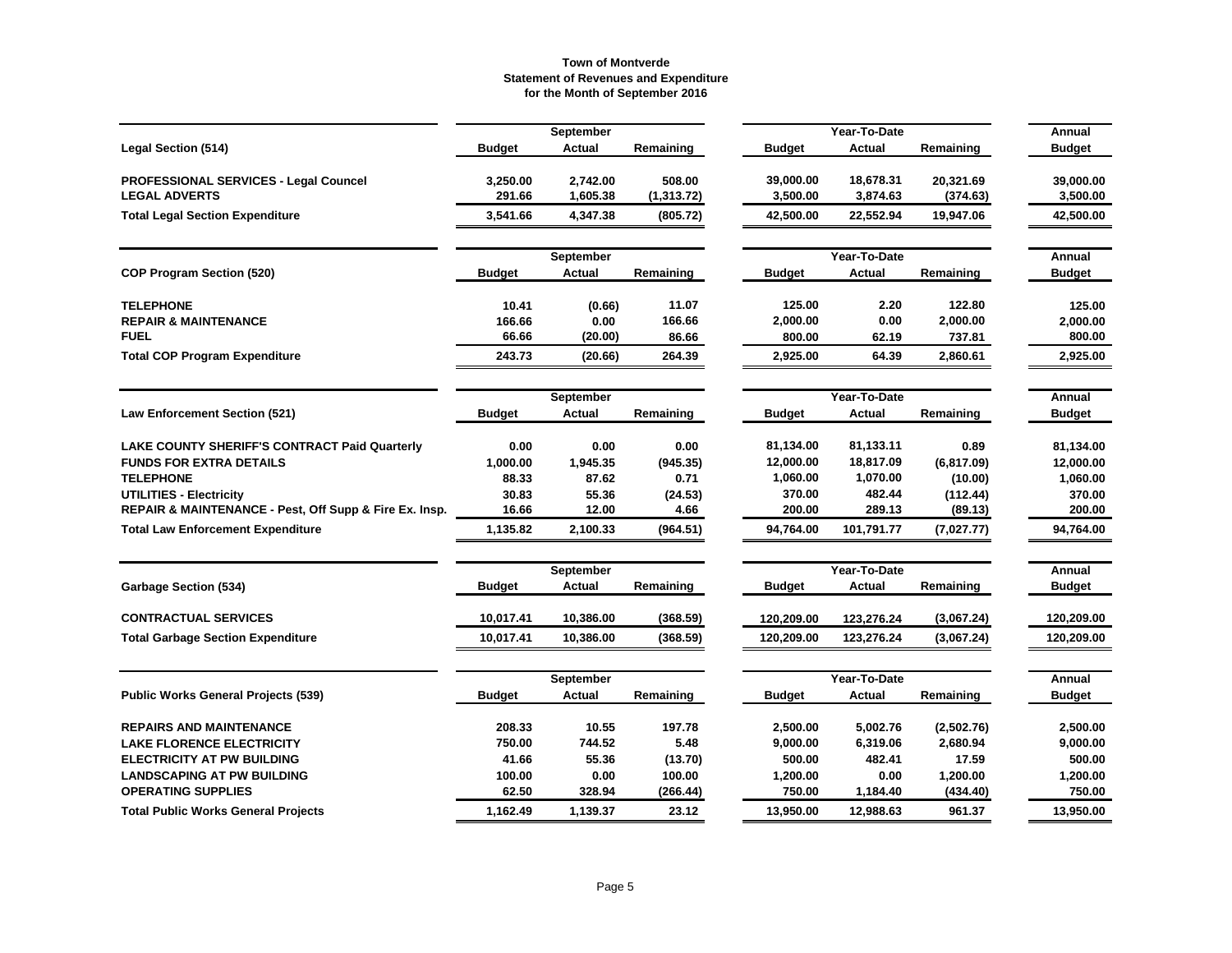|                                                       |               | September     |            |               | Year-To-Date  |             | Annual        |
|-------------------------------------------------------|---------------|---------------|------------|---------------|---------------|-------------|---------------|
| <b>Roads Department (541)</b>                         | <b>Budget</b> | <b>Actual</b> | Remaining  | <b>Budget</b> | Actual        | Remaining   | <b>Budget</b> |
|                                                       |               |               |            |               |               |             |               |
| <b>REGULAR SALARIES &amp; WAGES</b>                   | 2,245.66      | 2,360.35      | (114.69)   | 26,947.00     | 28,524.47     | (1, 577.47) | 26,947.00     |
| <b>HEALTH INSURANCE</b>                               | 316.66        | 0.00          | 316.66     | 3,800.00      | 0.00          | 3,800.00    | 3,800.00      |
| <b>RETIREMENT PLAN</b>                                | 165.50        | 161.03        | 4.47       | 1,986.00      | 2,077.03      | (91.03)     | 1,986.00      |
| <b>UNIFORMS &amp; CLOTHING</b>                        | 20.83         | 0.00          | 20.83      | 250.00        | 126.44        | 123.56      | 250.00        |
| <b>FICA MATCHING</b>                                  | 171.83        | 180.56        | (8.73)     | 2,062.00      | 2,182.17      | (120.17)    | 2,062.00      |
| <b>WORKERS COMPENSATION</b>                           | 133.33        | 0.00          | 133.33     | 1,600.00      | 1,496.00      | 104.00      | 1,600.00      |
| <b>PROFESSIONAL SERVICES - Engineering</b>            | 416.66        | 0.00          | 416.66     | 5,000.00      | 149.28        | 4,850.72    | 5,000.00      |
| <b>CONTRACTUAL SERVICES - Removal of Trees, Lowry</b> | 1,041.66      | 0.00          | 1,041.66   | 12,500.00     | 13,031.00     | (531.00)    | 12,500.00     |
| <b>TELEPHONE</b>                                      | 4.16          | 0.00          | 4.16       | 50.00         | 0.00          | 50.00       | 50.00         |
| <b>UTILITIES:</b>                                     |               |               |            |               | 0.00          |             |               |
| <b>Street Lighting - Power</b>                        | 1,272.08      | 937.45        | 334.63     | 15,265.00     | 11,313.27     | 3,951.73    | 15,265.00     |
| <b>Street Lighting - Equipment Rental &amp; Lease</b> | 2,304.16      | 1,979.55      | 324.61     | 27,650.00     | 23,629.59     | 4,020.41    | 27,650.00     |
| <b>INSURANCE</b>                                      | 28.94         | 0.00          | 28.94      | 7,301.00      | 6,953.76      | 347.24      | 7,301.00      |
| <b>REPAIR AND MAINTENANCE - Truck Service</b>         | 791.66        | 2,650.00      | (1,858.34) | 9,500.00      | 3,129.76      | 6,370.24    | 9,500.00      |
| <b>OPERATING SUPPLIES</b>                             | 50.00         | 15.20         | 34.80      | 600.00        | 713.21        | (113.21)    | 600.00        |
| <b>FUEL</b>                                           | 20.83         | 0.00          | 20.83      | 250.00        | 84.30         | 165.70      | 250.00        |
| <b>ROAD MATERIALS &amp; SUPPLIES</b>                  | 650.00        | 133.00        | 517.00     | 7,800.00      | 6,004.05      | 1,795.95    | 7,800.00      |
| <b>INFRASTRUCTURE - Road Repair</b>                   | 3,750.00      | 0.00          | 3,750.00   | 45,000.00     | 0.00          | 45,000.00   | 45,000.00     |
| <b>AID TO GOVERNMENT AGENCIES - Grants</b>            | 250.00        | 0.00          | 250.00     | 3,000.00      | 466.00        | 2,534.00    | 3,000.00      |
| <b>Total Roads Department</b>                         | 13,633.96     | 8,417.14      | 5,216.82   | 170,561.00    | 99,880.33     | 70,680.67   | 170,561.00    |
|                                                       |               | September     |            |               | Year-To-Date  |             | Annual        |
| <b>Special Events Section (559)</b>                   | <b>Budget</b> | <b>Actual</b> | Remaining  | <b>Budget</b> | <b>Actual</b> | Remaining   | <b>Budget</b> |
|                                                       |               |               |            |               |               |             |               |
| <b>MONTVERDE DAY &amp; CONCERTS IN THE PARK</b>       | 1,500.00      | 796.98        | 703.02     | 18,000.00     | 26,446.40     | (8,446.40)  | 18,000.00     |
| <b>Total Special Events Section Expenditure</b>       | 1.500.00      | 796.98        | 703.02     | 18,000.00     | 26,446.40     | (8,446.40)  | 18,000.00     |
|                                                       |               | September     |            |               | Year-To-Date  |             | Annual        |
| <b>Cemetery Section (569)</b>                         | <b>Budget</b> | <b>Actual</b> | Remaining  | <b>Budget</b> | <b>Actual</b> | Remaining   | <b>Budget</b> |
| <b>REPAIR &amp; MAINTENANCE</b>                       | 83.33         | 0.00          | 83.33      | 1,000.00      | 28.89         | 971.11      | 1,000.00      |
| <b>Total Cemetery Section Expenditure</b>             | 83.33         | 0.00          | 83.33      | 1,000.00      | 28.89         | 971.11      | 1,000.00      |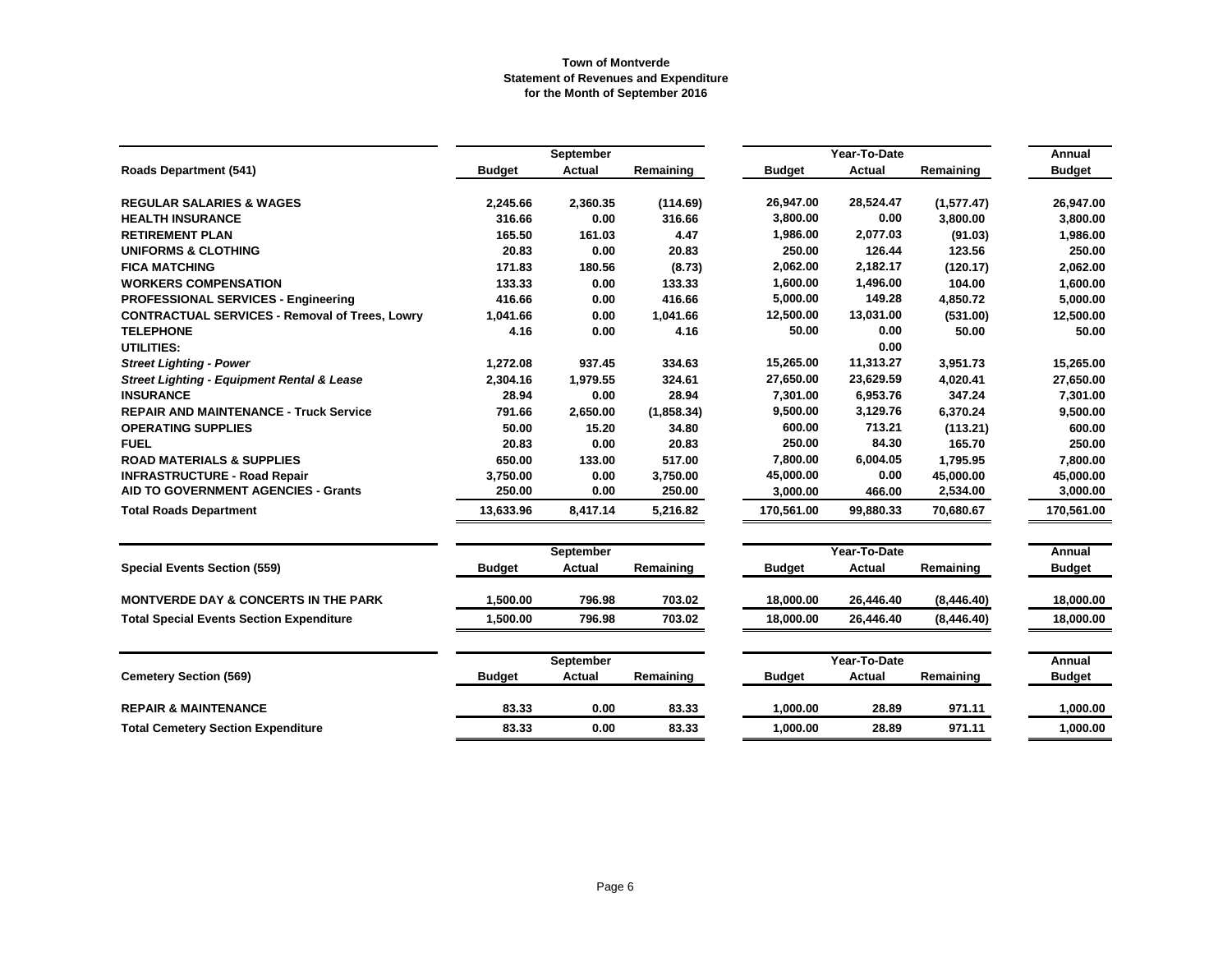|                                                   |               | September     |             |               | Year-To-Date |              | Annual        |
|---------------------------------------------------|---------------|---------------|-------------|---------------|--------------|--------------|---------------|
| <b>Library Department (571)</b>                   | <b>Budget</b> | <b>Actual</b> | Remaining   | <b>Budget</b> | Actual       | Remaining    | <b>Budget</b> |
| <b>REGULAR SALARIES &amp; WAGES</b>               | 3,913.00      | 3,885.45      | 27.55       | 46,955.00     | 51,400.35    | (4, 445.35)  | 46,955.00     |
| <b>HEALTH INSURANCE</b>                           | 1,085.50      | 1,095.74      | (10.24)     | 13,026.00     | 13,940.92    | (914.92)     | 13,026.00     |
| <b>RETIREMENT PLAN</b>                            | 288.41        | 287.96        | 0.45        | 3,461.00      | 3,678.21     | (217.21)     | 3,461.00      |
| <b>FICA MATCHING</b>                              | 299.33        | 295.64        | 3.69        | 3,592.00      | 3,847.05     | (255.05)     | 3,592.00      |
| <b>WORKERS COMPENSATION</b>                       | 16.66         | 0.00          | 16.66       | 200.00        | 130.00       | 70.00        | 200.00        |
| <b>CONTRACTUAL SERVICES:</b>                      |               |               |             |               |              |              |               |
| <b>Collection Service for Library Fines</b>       | 8.33          | 0.00          | 8.33        | 99.96         | 0.00         | 99.96        | 100.00        |
| <b>Special Program Speakers</b>                   | 66.67         | 0.00          | 66.67       | 800.04        | 0.00         | 800.04       | 800.00        |
| <b>Cleaning Services</b>                          | 125.00        | 114.30        | 10.70       | 1,500.00      | 1,310.51     | 189.49       | 1,500.00      |
| <b>TRAVEL</b>                                     | 16.66         | 0.00          | 16.66       | 200.00        | 0.00         | 200.00       | 200.00        |
| <b>TELEPHONE</b>                                  | 600.00        | 1,859.62      | (1, 259.62) | 7,200.00      | 18,200.49    | (11,000.49)  | 7,200.00      |
| <b>POSTAGE &amp; FREIGHT</b>                      | 16.66         | 0.00          | 16.66       | 200.00        | 0.00         | 200.00       | 200.00        |
| <b>UTILITIES</b>                                  | 358.33        | 608.15        | (249.82)    | 4,300.00      | 5,119.74     | (819.74)     | 4,300.00      |
| <b>INSURANCE</b>                                  | 19.26         | 0.00          | 19.26       | 4,867.00      | 4,635.84     | 231.16       | 4,867.00      |
| <b>REPAIR &amp; MAINTENANCE:</b>                  |               |               |             |               |              |              |               |
| <b>Pest Control</b>                               | 20.83         | 0.00          | 20.83       | 249.96        | 0.00         | 249.96       | 250.00        |
| <b>General Repairs and Maintenance</b>            | 166.67        | 957.60        | (790.93)    | 2,000.04      | 2,356.70     | (356.66)     | 2,000.00      |
| <b>Alarm System Fees</b>                          | 30.42         | 0.00          | 30.42       | 365.04        | 394.56       | (29.52)      | 365.00        |
| <b>Fire Extinguisher Inspection</b>               | 8.33          | 0.00          | 8.33        | 99.96         | 38.00        | 61.96        | 100.00        |
| <b>PROMOTIONAL ACTIVITIES</b>                     | 58.33         | 44.85         | 13.48       | 700.00        | 675.25       | 24.75        | 700.00        |
| OTHER CURRENT CHARGES AND OBLIGATIONS             | 66.66         | 0.00          | 66.66       | 800.00        | 870.23       | (70.23)      | 800.00        |
| <b>OFFICE SUPPLIES</b>                            | 83.33         | 10.56         | 72.77       | 1,000.00      | 729.55       | 270.45       | 1,000.00      |
| <b>OPERATING SUPPLIES</b>                         | 33.33         | 91.67         | (58.34)     | 400.00        | 443.34       | (43.34)      | 400.00        |
| <b>SUBSCRIPTIONS, MEMBERSHIPS, &amp; TRAINING</b> | 20.83         | 0.00          | 20.83       | 250.00        | 0.00         | 250.00       | 250.00        |
| <b>MACHINERY AND EQUIPMENT</b>                    | 0.00          | 0.00          | 0.00        | 0.00          | 89.00        | (89.00)      | 0.00          |
| <b>LIBRARY BOOKS AND MATERIALS</b>                | 291.66        | 820.30        | (528.64)    | 3,500.00      | 2,439.52     | 1,060.48     | 3,500.00      |
| <b>Total Library Department Expenditure</b>       | 7,594.20      | 10,071.84     | (2,477.64)  | 95,766.00     | 110,299.26   | (14, 533.26) | 95,766.00     |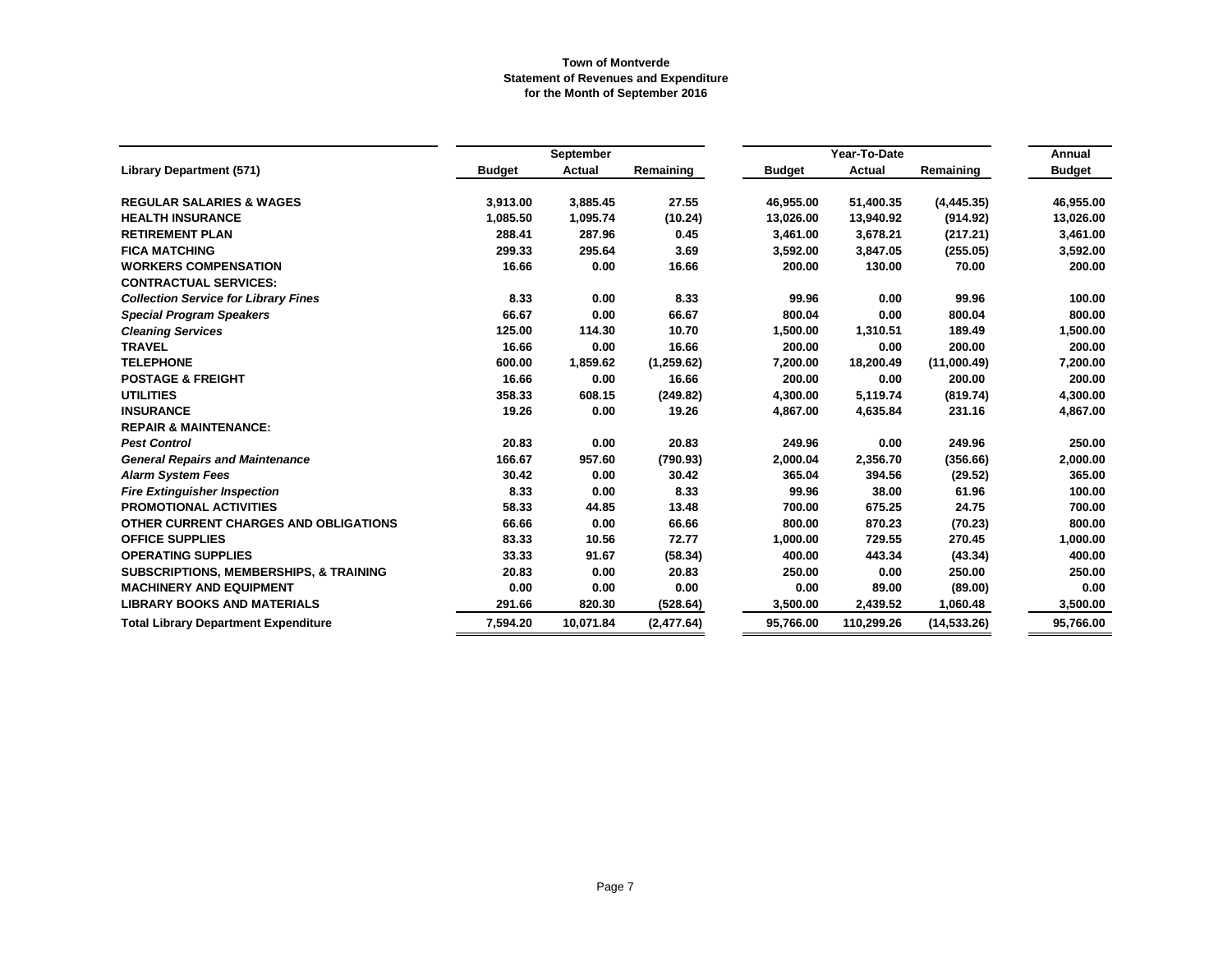|                                                |               | September |            |               | Annual                 |            |               |
|------------------------------------------------|---------------|-----------|------------|---------------|------------------------|------------|---------------|
| <b>Parks Department (572)</b>                  | <b>Budget</b> | Actual    | Remaining  | <b>Budget</b> | Year-To-Date<br>Actual | Remaining  | <b>Budget</b> |
| <b>PROFESSIONAL SERVICES</b>                   | 416.66        | 0.00      | 416.66     | 5,000.00      | 0.00                   | 5,000.00   | 5,000.00      |
| <b>CONTRACTUAL SERVICES:</b>                   |               |           |            |               |                        |            |               |
| <b>Tree Removal in Parks</b>                   | 166.66        | 0.00      | 166.66     | 2,000.00      | 0.00                   | 2,000.00   | 2,000.00      |
| Janitorial Services at the Community Building  | 183.33        | 114.25    | 69.08      | 2,200.00      | 2,300.81               | (100.81)   | 2,200.00      |
| <b>TELEPHONE &amp; INTERNET</b>                | 122.85        | 147.40    | (24.55)    | 1,475.00      | 1,832.45               | (357.45)   | 1,475.00      |
| <b>UTILITIES - Electric &amp; Gas</b>          | 345.83        | 229.84    | 115.99     | 4,150.00      | 3,180.97               | 969.03     | 4,150.00      |
| <b>RENTALS &amp; LEASES</b>                    | 16.60         | 0.00      | 16.60      | 200.00        | 1.35                   | 198.65     | 200.00        |
| <b>INSURANCE</b>                               | 12.87         | 0.00      | 12.87      | 3,245.00      | 3,090.56               | 154.44     | 3,245.00      |
| <b>REPAIR &amp; MAINTENANCE:</b>               |               |           |            |               |                        |            |               |
| <b>Pest Control</b>                            | 50.00         | 64.28     | (14.28)    | 600.00        | 895.04                 | (295.04)   | 600.00        |
| <b>Clearing of Lakes</b>                       | 54.18         | 0.00      | 54.18      | 650.00        | 0.00                   | 650.00     | 650.00        |
| <b>Tree Trimming</b>                           | 166.73        | 0.00      | 166.73     | 2,000.00      | 0.00                   | 2,000.00   | 2,000.00      |
| <b>Fire Extinguisher Inspection</b>            | 16.73         | 0.00      | 16.73      | 200.00        | 14.00                  | 186.00     | 200.00        |
| <b>Maintenance of Vehicles</b>                 | 133.37        | 34.70     | 98.67      | 1,600.00      | 1,022.43               | 577.57     | 1,600.00      |
| <b>Repairs to Community Building</b>           | 150.00        | 8.580.52  | (8,430.52) | 1,800.00      | 11,215.62              | (9,415.62) | 1,800.00      |
| <b>Maintainance of Parks</b>                   | 125.00        | 175.22    | (50.22)    | 1,500.00      | 1,670.75               | (170.75)   | 1,500.00      |
| <b>Mowing</b>                                  | 2,583.23      | 2,800.00  | (216.77)   | 18,000.00     | 17,383.96              | 616.04     | 18,000.00     |
| <b>OTHER CURRENT CHARGES &amp; OBLIGATIONS</b> | 4.10          | 0.00      | 4.10       | 50.00         | 14.36                  | 35.64      | 50.00         |
| <b>OPERATING SUPPLIES</b>                      | 166.66        | 919.67    | (753.01)   | 2,000.00      | 1,446.24               | 553.76     | 2,000.00      |
| <b>FUEL</b>                                    | 250.00        | 164.22    | 85.78      | 3,000.00      | 1,299.46               | 1,700.54   | 3,000.00      |
| <b>CAPITAL OUTLAY - Truskett Park</b>          | 833.33        | 0.00      | 833.33     | 10,000.00     | 0.00                   | 10,000.00  | 10,000.00     |
| <b>Total Parks Department</b>                  | 5,798.13      | 13,230.10 | (7,431.97) | 59,670.00     | 45,368.00              | 14,302.00  | 59,670.00     |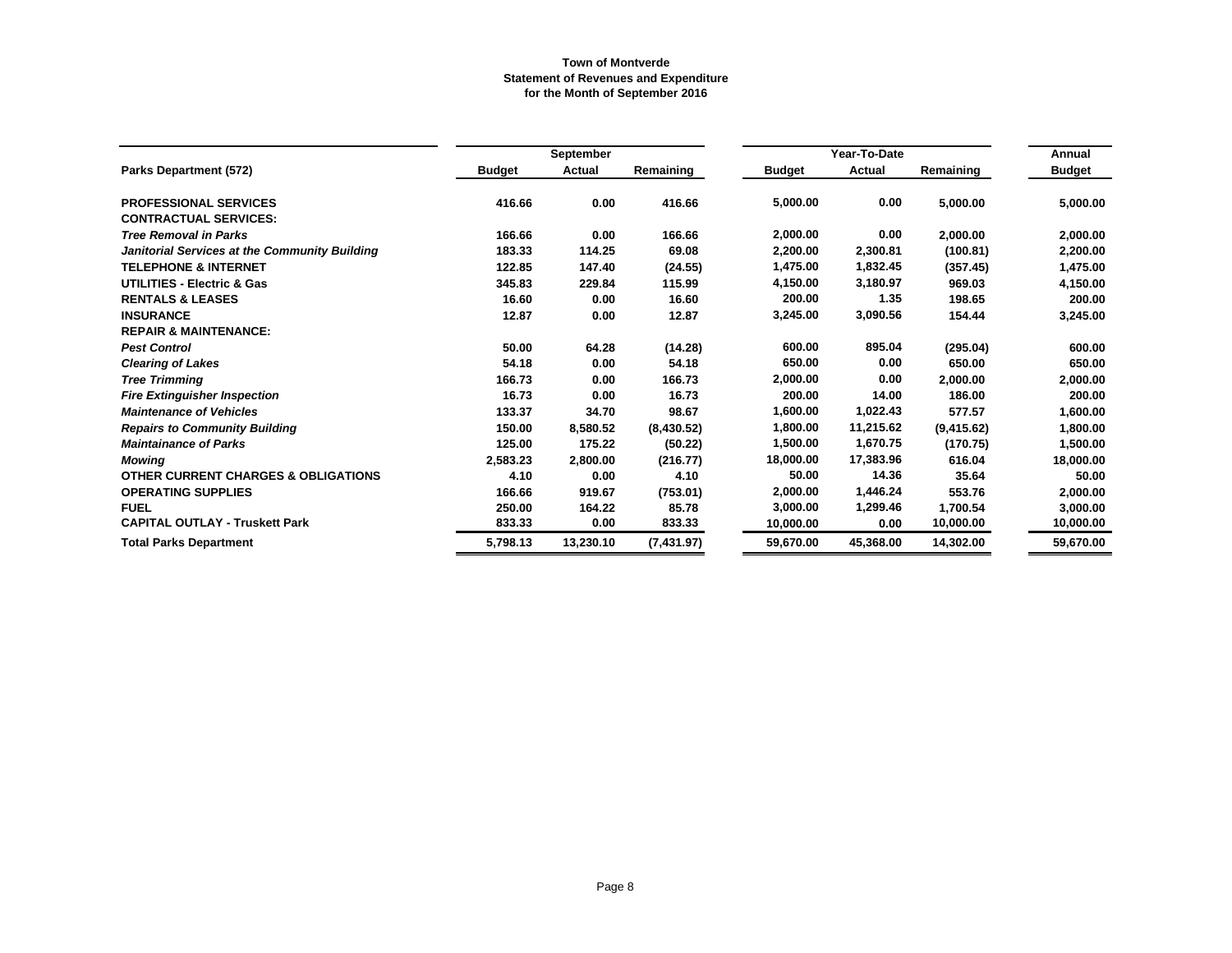# **WATER DEPARTMENT**

|               | September |           |               | Year-To-Date |           | Annual        |
|---------------|-----------|-----------|---------------|--------------|-----------|---------------|
| <b>Budget</b> | Actual    | Remaining | <b>Budget</b> | Actual       | Remaining | <b>Budget</b> |
| 23,583.33     | 23,065.48 | (517.85)  | 283.000.00    | 293,240.96   | 10,240.96 | 283,000.00    |
| 250.00        | 882.00    | 632.00    | 3,000.00      | 5,182.66     | 2.182.66  | 3,000.00      |
| 116.66        | 139.30    | 22.64     | 1.400.00      | 1.577.67     | 177.67    | 1.400.00      |
| 0.00          | 0.00      | 0.00      | 0.00          | 287.13       | 287.13    | 0.00          |
| 23.949.99     | 24.086.78 | 136.79    | 287.400.00    | 300.288.42   | 12.888.42 | 287.400.00    |
|               |           |           |               |              |           |               |

|                                               | September     |          |            |               | Annual     |            |               |
|-----------------------------------------------|---------------|----------|------------|---------------|------------|------------|---------------|
| <b>Water Fund Expenditure (533)</b>           | <b>Budget</b> | Actual   | Remaining  | <b>Budget</b> | Actual     | Remaining  | <b>Budget</b> |
| <b>REGULAR SALARIES &amp; WAGES</b>           | 9,591.83      | 8,712.85 | 878.98     | 115,102.00    | 121,408.95 | (6,306.95) | 115,102.00    |
| <b>HEALTH INSURANCE</b>                       | 1,563.41      | 1,690.55 | (127.14)   | 18,761.00     | 21,806.34  | (3,045.34) | 18,761.00     |
| <b>RETIREMENT PLAN</b>                        | 706.91        | 698.77   | 8.14       | 8,483.00      | 8,673.84   | (190.84)   | 8,483.00      |
| <b>UNIFORMS &amp; CLOTHINGS</b>               | 41.66         | 0.00     | 41.66      | 500.00        | 126.43     | 373.57     | 500.00        |
| <b>FICA MATCHING</b>                          | 733.75        | 662.57   | 71.18      | 8,805.00      | 9,232.21   | (427.21)   | 8,805.00      |
| <b>WORKERS COMPENSATION</b>                   | 208.33        | 0.00     | 208.33     | 2,500.00      | 2,206.00   | 294.00     | 2,500.00      |
| <b>PROFESSIONAL SERVICES:</b>                 |               |          |            |               |            |            |               |
| <b>Engineering Services - As Necessary</b>    | 833.33        | 2,216.25 | (1,382.92) | 10,000.00     | 4,941.61   | 5,058.39   | 10,000.00     |
| <b>Bank Fees</b>                              | 41.67         | 418.59   | (376.92)   | 500.07        | 4,025.06   | (3,524.99) | 500.00        |
| <b>Annual Consumer Confidence Report</b>      | 16.66         | 0.00     | 16.66      | 199.93        | 0.00       | 199.93     | 200.00        |
| <b>ACCOUNTING &amp; AUDITING</b>              | 791.66        | 0.00     | 791.66     | 9,500.00      | 8,000.00   | 1,500.00   | 9,500.00      |
| <b>CONTRACTUAL SERVICES:</b>                  |               |          |            |               |            |            |               |
| <b>Well/Water Testing - Plant Technicians</b> | 741.67        | 680.00   | 61.67      | 8,900.11      | 8,610.00   | 290.11     | 8,900.00      |
| <b>Digging for Water Lines</b>                | 16.66         | 0.00     | 16.66      | 199.93        | 188.27     | 11.66      | 200.00        |
| <b>Software Payments</b>                      | 33.33         | 47.45    | (14.12)    | 399.96        | 543.26     | (143.30)   | 400.00        |
| <b>TRAVEL</b>                                 | 200.00        | 0.00     | 200.00     | 2,400.00      | 525.26     | 1,874.74   | 2,400.00      |
| <b>TELEPHONE</b>                              | 250.00        | 240.96   | 9.04       | 3,000.00      | 2,979.66   | 20.34      | 3,000.00      |
| <b>POSTAGE &amp; FREIGHT</b>                  | 300.00        | 0.00     | 300.00     | 3,600.00      | 3,331.00   | 269.00     | 3,600.00      |
| <b>UTILITIES</b>                              | 1,365.00      | 1,143.77 | 221.23     | 16,380.00     | 14,068.94  | 2,311.06   | 16,380.00     |
| <b>RENTALS &amp; LEASES - Copier Machine</b>  | 175.00        | 195.11   | (20.11)    | 2,100.00      | 2,378.65   | (278.65)   | 2,100.00      |
| <b>INSURANCE</b>                              | 40.17         | 0.00     | 40.17      | 10,140.00     | 9,658.00   | 482.00     | 10,140.00     |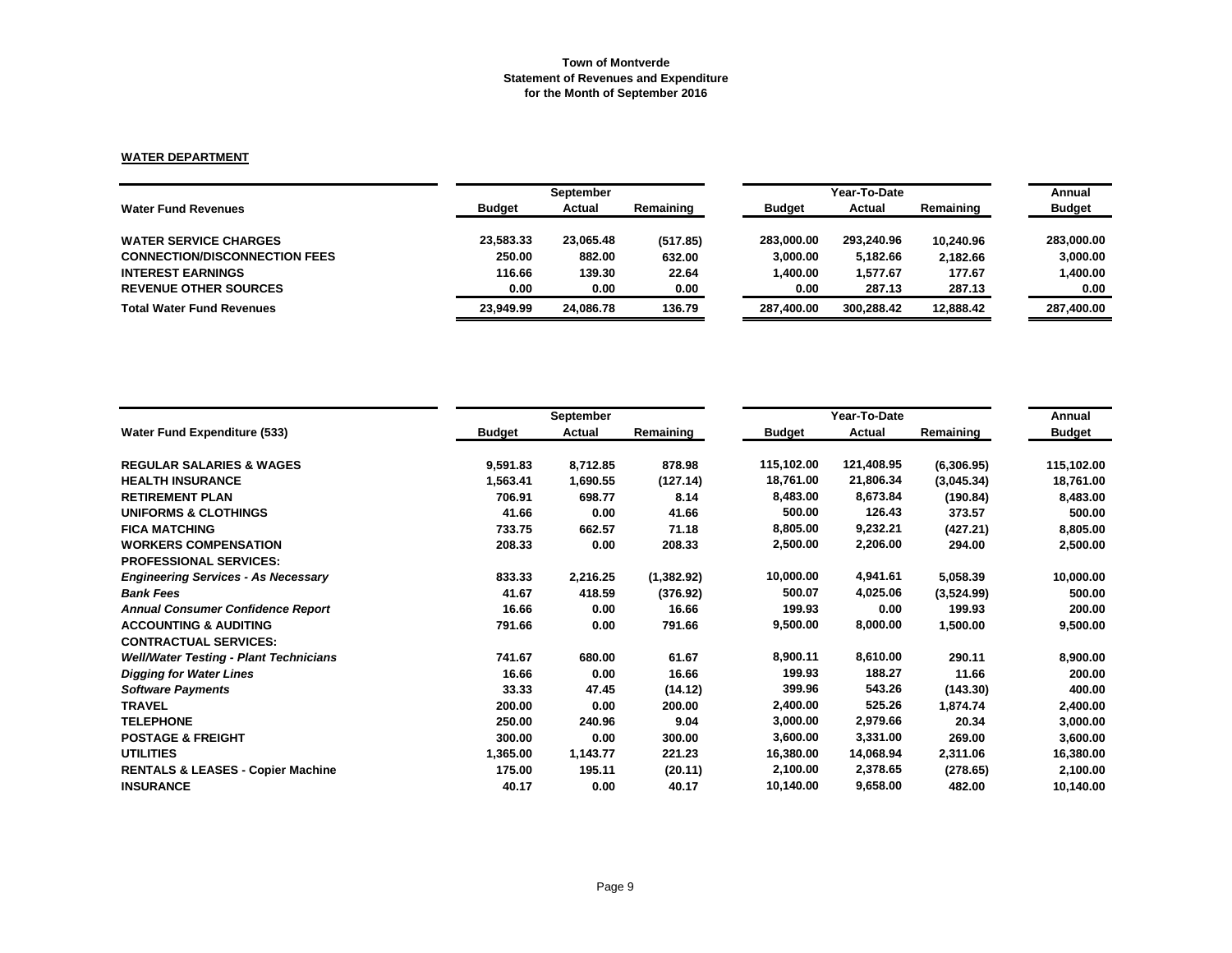| <b>REPAIR &amp; MAINTENANCE:</b>                  |           |           |            |            |            |             |            |
|---------------------------------------------------|-----------|-----------|------------|------------|------------|-------------|------------|
| <b>Pest Control</b>                               | 14.58     | 12.00     | 2.58       | 174.96     | 23.00      | 151.96      | 175.00     |
| Well, Water Main Repairs                          | 353.17    | 1,334.16  | (980.99)   | 4,238.11   | 3,820.29   | 417.82      | 4,238.00   |
| Software Maintenance - EZ Route, USTI             | 275.00    | 0.00      | 275.00     | 3,300.00   | 3,095.50   | 204.50      | 3,300.00   |
| <b>Water Tank Maintenance</b>                     | 950.00    | 0.00      | 950.00     | 11,400.00  | 12,500.90  | (1, 100.90) | 11,400.00  |
| <b>Pipe Repairs</b>                               | 166.66    | 4,890.00  | (4,723.34) | 1,999.93   | 4,890.00   | (2,890.07)  | 2,000.00   |
| <b>Vehicle Repairs</b>                            | 125.00    | 0.00      | 125.00     | 1,500.00   | 1,968.06   | (468.06)    | 1,500.00   |
| <b>Water Pump Motor Maintenance</b>               | 87.50     | 0.00      | 87.50      | 1,050.00   | 87.50      | 962.50      | 1,050.00   |
| <b>Fire Extinguisher Inspection</b>               | 6.25      | 0.00      | 6.25       | 75.00      | 31.00      | 44.00       | 75.00      |
| <b>Computer Repair</b>                            | 100.00    | 0.00      | 100.00     | 1,200.00   | 1,305.00   | (105.00)    | 1,200.00   |
| <b>APS Major PMI Inspection</b>                   | 125.00    | 494.88    | (369.88)   | 1,500.00   | 694.38     | 805.62      | 1,500.00   |
| <b>PRINTING &amp; COPYING</b>                     | 141.66    | 0.00      | 141.66     | 1,700.00   | 1,019.76   | 680.24      | 1,700.00   |
| <b>OTHER CURRENT CHARGES:</b>                     | 0.00      | 0.00      | 0.00       | 0.00       | (93.16)    | 93.16       | 0.00       |
| <b>Licenses</b>                                   | 183.33    | 0.00      | 183.33     | 2,200.00   | 2,015.62   | 184.38      | 2,200.00   |
| Recording of Water Liens etc.                     | 25.00     | 0.00      | 25.00      | 300.00     | (145.00)   | 445.00      | 300.00     |
| <b>MS4 Stormwater Permit</b>                      | 475.00    | 0.00      | 475.00     | 5,700.00   | 0.00       | 5,700.00    | 5,700.00   |
| <b>OFFICE SUPPLIES</b>                            | 175.00    | 0.00      | 175.00     | 2,100.00   | 354.61     | 1,745.39    | 2,100.00   |
| <b>OPERATING SUPPLIES</b>                         | 675.00    | 101.70    | 573.30     | 8,100.00   | 4,229.64   | 3,870.36    | 8,100.00   |
| <b>FUEL</b>                                       | 208.33    | 91.27     | 117.06     | 2,500.00   | 1,343.56   | 1,156.44    | 2,500.00   |
| <b>SUBSCRIPTIONS, MEMBERSHIPS, &amp; TRAINING</b> | 193.33    | 0.00      | 193.33     | 2,320.00   | 781.50     | 1,538.50    | 2,320.00   |
| <b>MACHINERY AND EQUIPMENT - Capital Outlay:</b>  |           | 0.00      |            | 0.00       | 200.00     |             |            |
| <b>SCADA Alarm</b>                                | 3,333.33  | 0.00      | 3,333.33   | 39,999.96  | 0.00       | 39,999.96   | 40,000.00  |
| <b>Line Locator</b>                               | 416.67    | 0.00      | 416.67     | 5,000.04   | 0.00       | 5,000.04    | 5,000.00   |
| <b>Backflow Check Valves</b>                      | 710.00    | 0.00      | 710.00     | 8,520.00   | 0.00       | 8,520.00    | 8,520.00   |
| <b>Water Meters</b>                               | 1,666.66  | 0.00      | 1,666.66   | 20,000.00  | 1,696.25   | 18,303.75   | 20,000.00  |
| <b>Total Water Fund Expenditure</b>               | 28,057.51 | 23,630.88 | 4,426.63   | 346,349.00 | 262,521.89 | 84,027.11   | 346,349.00 |
| <b>WATER FUND RESERVES</b>                        |           |           |            | 335,970.00 | 0.00       | 335,970.00  | 335,970.00 |